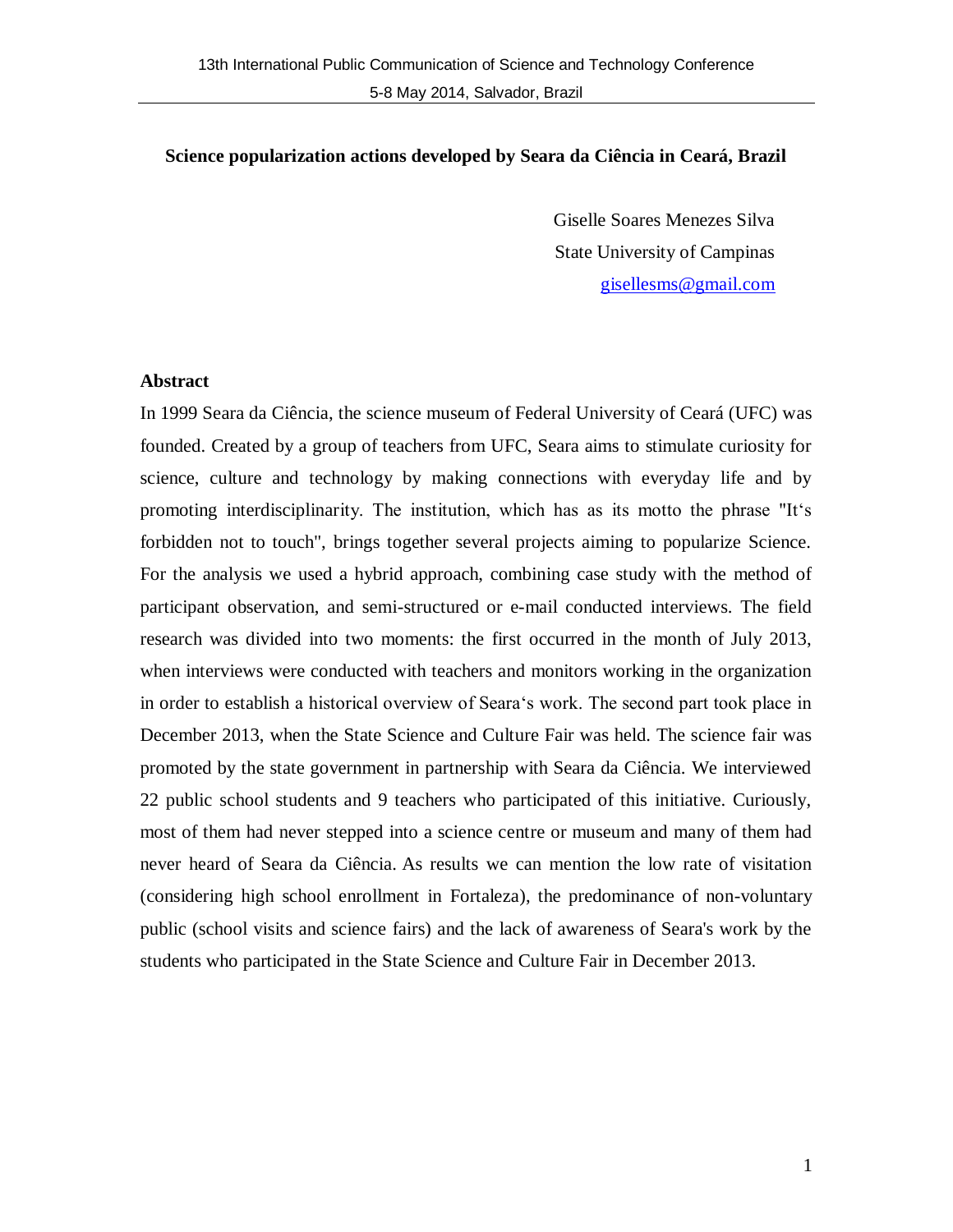## **Introduction**

 The public communication of science plays a central role in modern societies, not only for the formation of citizens and for the management of democracies, but also by a need of science itself. "If never was science without communication, today many scholars are beginning to say that there is neither science without disclosure and communication to the public" (VOGT et al., 2006, p. 87).

Lévy-LEBLOND (2006, p. 43) emphasizes that the goal of science communication can not be thought of in terms of knowledge transmission from experts to laypeople, it should be for all members of our society to have a better understanding not only of the results of scientific research, but of the very nature of scientific activity. Science communication actors have the role of mitigating the gap between the growing interest of people in science and technology and the misunderstanding of the issues addressed.

According to Moreira (2006), the 1920s and 1930s of the last century were marked by the intensification of science popularization in Brazil. These activities were promoted by a small academic elite and sought to convince the public authorities of the need of creating and maintaining institutions related to science, and to enable greater social recognition of research activities. But at this time the character of science communication was still fragmented and incomplete.

In the late 1940s and early 1950s the massive institutionalization of science in Brazil was started. In 1948 the Brazilian Society for Scientific Development (SBPC) is created and in 1951 the National Council for Scientific and Technological Development (CNPq) and the Coordination of Improvement of Higher Education Personnel (CAPES) are founded. Moreira (*op. cit.)* says that at this time, science was seen as an instrument to overcome national underdevelopment. Following this optimistic political moment for Brazilian science, in the 1960s, an educational movement dedicated to experimentation in science education emerged, leading to the foundation of science centres and museums around the country in the 1980s (Moreira, Massarani, 2002, p. 58).

The International Council of Museums (ICOM) defines a museum as a "nonprofit, permanent institution in the service of society and its development, open to the public, which acquires, conserves, researches, communicates and exhibits the tangible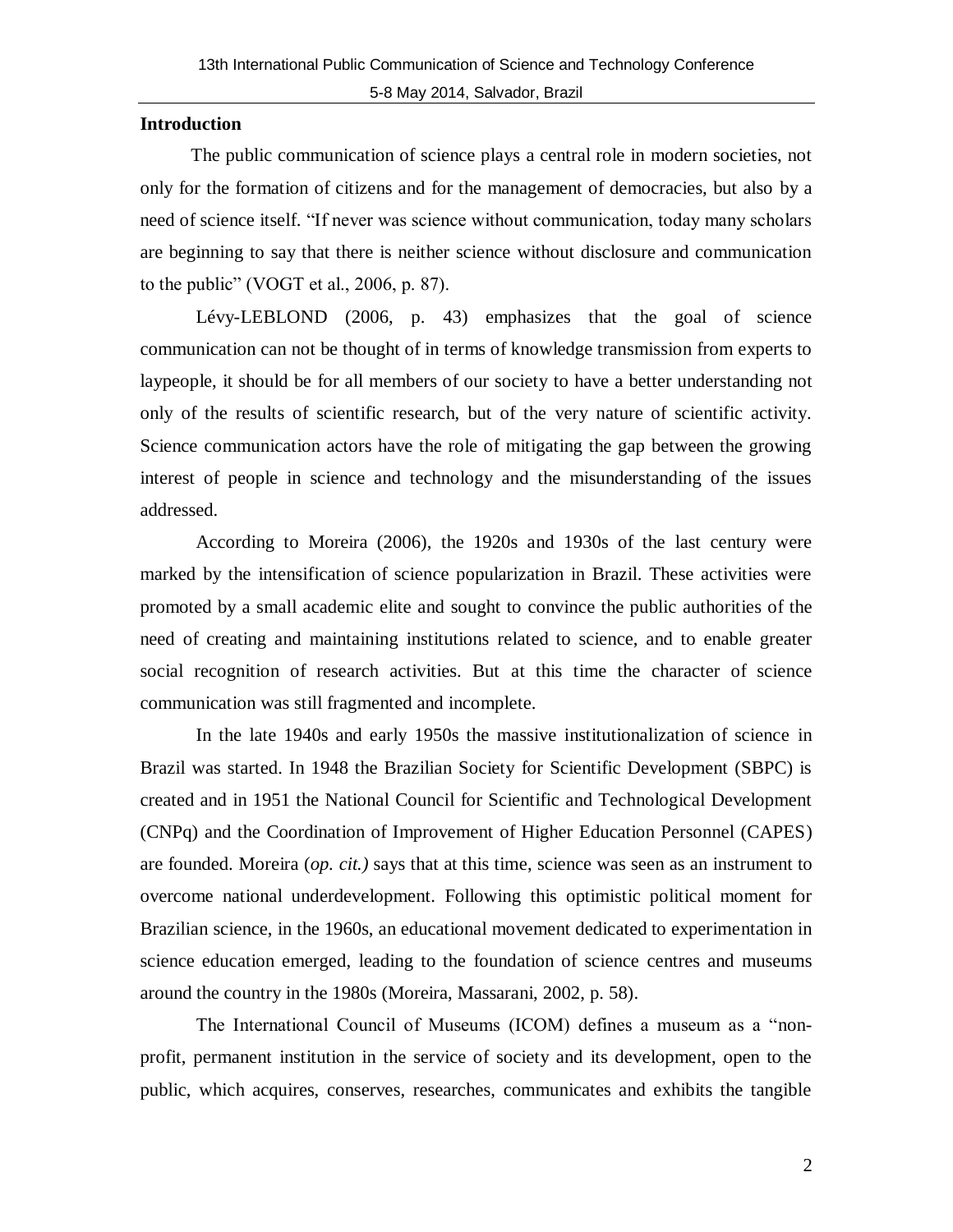and intangible heritage of humanity and its environment for the purposes of education, study and enjoyment" (ICOM, 2007).

McManus (1992, p. 159) divides science museums into four stages of development: the ancestral museum form of the cabinet of curiosities, natural history (first generation), science and industry (second generation), scientific concepts and phenomena (third generation). Science centres such as Seara da Ciência belong to the third generation. ―The third generation emphasis is usually on contemporary science or technology and they use interactive exhibits requiring visitor thought and manipulation as vehicles for communication" *(idem, p.163).* 

> At present, there are two strands to the third generation form of museum science communication. The first is the non-object based thematic exhibition, with interactive exhibits, which was described earlier as the late development of the first and second generation museums. Such exhibitions are often concerned with the larger concepts of science which are likely to arouse a personal response — ideas such as those related to heredity, evolution, nutrition and food production, ecology and the human body. The second strand is the science centre, in which a decontextualized scattering of interactive exhibits, which can be thought of as exploring stations of ideas (usually in the physical sciences), is presented in a small centre or in a gallery in a traditional museum. Often they display similar exhibits since they are all limited by the need to use robust, wear-resistant equipment. Some centres sell exhibit 'clones' to other science centres and arrange travelling 'science shows' (*ibidem*, p. 163-164).

### **Seara da Ciência**

In 1999, Seara da Ciência, the science museum of Federal University of Ceará (UFC) and the Brazilian Association of Science Centres and Museums (ABCMC) are founded. Created by a group of teachers from UFC, Seara aims to stimulate curiosity for science, culture and technology by making connections with everyday life and by promoting interdisciplinarity.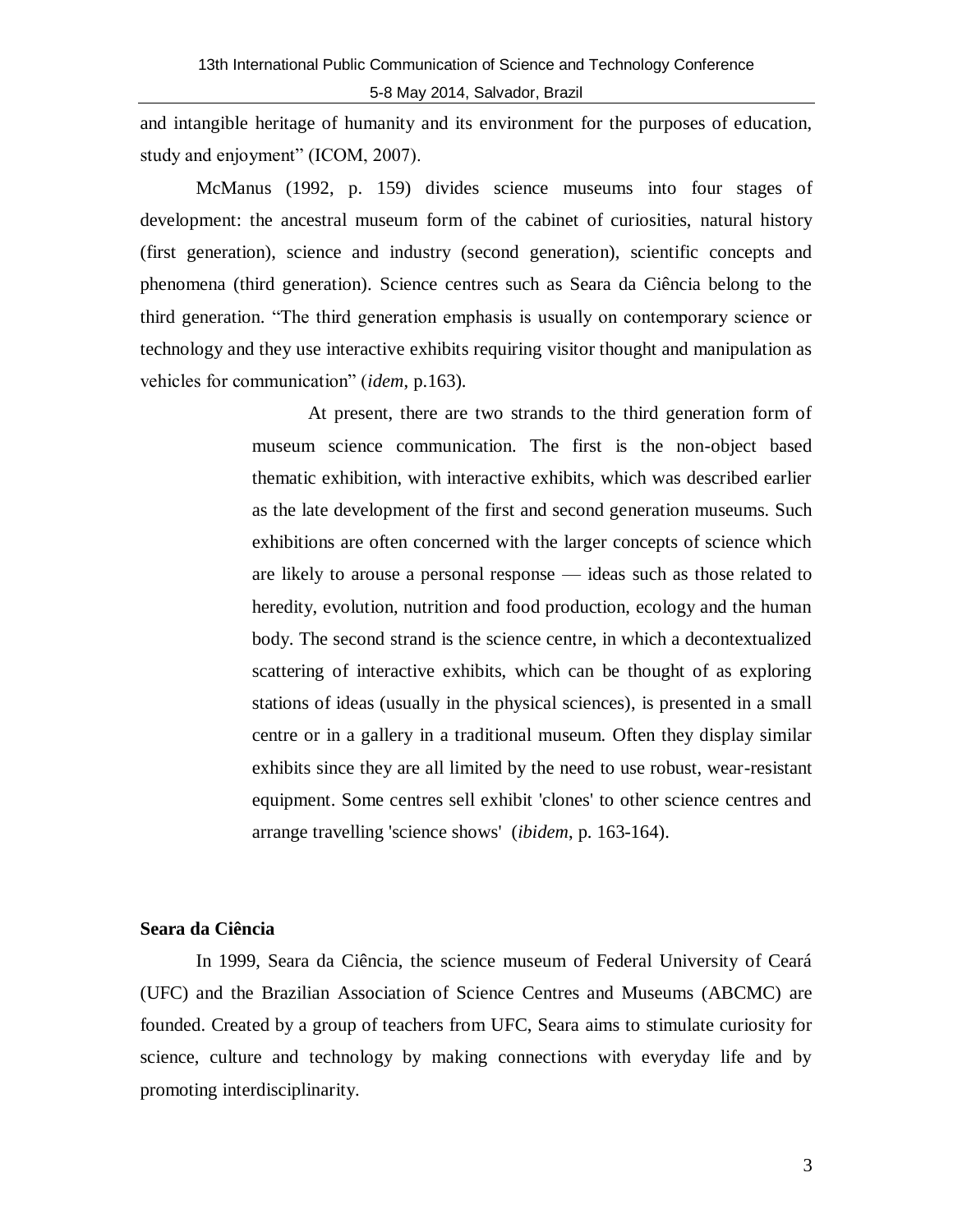The document that creates Seara da Ciência, signed by the UFC Rector in 25 January 2000, says that the organ was created considering the need to: a) contribute to the scientific, technological and cultural dissemination; b) promote better integration with the institutions responsible for basic education in Ceará; c) create a space for discussion and dissemination of knowledge; d) spread in Ceará the scientific and technological development with character of science popularization, encouraging the various areas of knowledge. This document establishes the centre as a supplementary organ of UFC with the following purposes:  $I -$  to contribute to the improvement of the educational system in relation to science activities, emphasizing the empirical aspect, particularly in basic education; II - strengthen the development of the scientific spirit in students of different levels of education; III - to encourage, among teachers, researchers and students from UFC, the interest for the study, creation and development of new techniques for scientific phenomena demonstration; IV - to promote the contact of the community with equipment and information that lead to scientific, technological and cultural knowledge; V- to encourage interaction between various areas of knowledge, contributing to strengthen the concept of interdisciplinarity; VI - to provide an instrument of knowledge to the community, presenting it in a playful dimension; VII - to develop projects with other institutions that provide ways for the fulfillment of its purposes.

The institution, which has as its motto the phrase "It's forbidden not to touch", brings together several projects aiming to popularize science. Seara stands out from most museums that use the hands on model because it incorporates regional features in part of its experiments, in the theater plays and videos, instead of adapting models from foreign countries. In 2012, Seara was transferred to a new and wide building in the Campus of Pici, where the UFC science and technology courses are located. The new building has an exhibition hall three times larger than the old one, a theater with 220 seats, four teaching laboratories, twenty classrooms, space for conferences and workshops and teacher's offices. An Angaturama Limai (Figure 1), a midsize spinosaurid who lived in the Araripe Basin, in Ceará, in the early Cretaceous Period is the institution's mascot.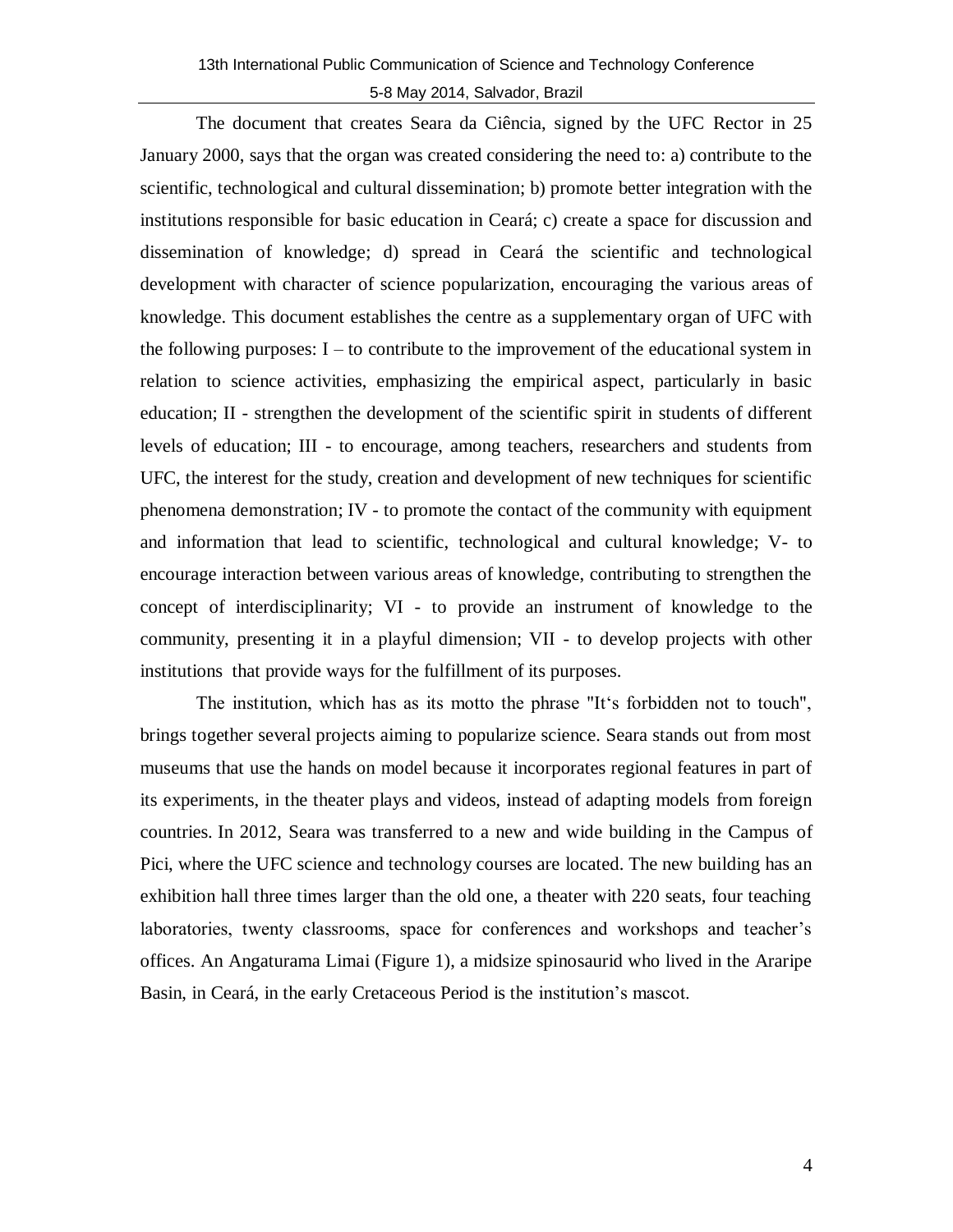

Figure1 – Angaturama Limai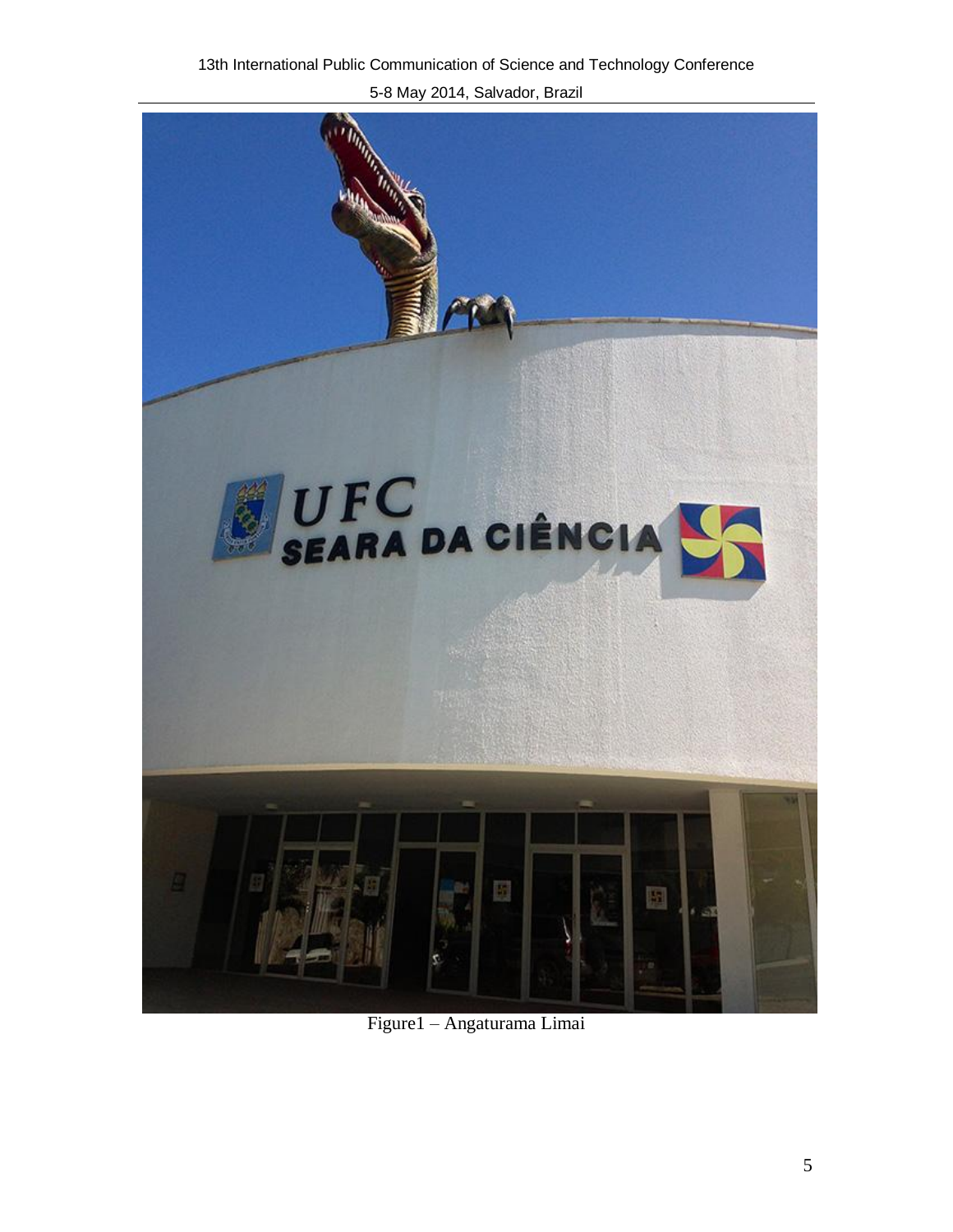Other actions developed by Seara that incorporate regional features of Ceará are the collection of videos "Santo de casa", launched in 2010 in partnership with the Foundation for Support in Scientific and Technological Development of Ceará (FUNCAP). These videos are about the life and work of renowned scientists from Ceará. We can also mention the scientific theater play "Ceará por opção – uma desbiografia Rodolfo Teofilo<sup>1</sup>". This play can be watched on-line on Seara's Youtube channel: [https://www.youtube.com/watch?v=O-Swxk5GN3M\)](https://www.youtube.com/watch?v=O-Swxk5GN3M). The script written by Andrei Bessa is inspired by the book "The Power and the plague", by native writer Lira Neto.

The centre was responsible for the organization of the  $4<sup>th</sup>$  edition of the "Science" in Scene‖ (Ciência em Cena) festival, which was held in August 2010 in Fortaleza. Thirteen groups of scientific theater from Brazil and Portugal participated in this event.

Seara also promotes visits to it's exhibition hall, the local Science, Art and Culture Fair, in partnership with the Municipal Education Secretary (SME), the State Science and Culture Fair, in partnership with the Department of Education of the State of Ceará (SEDUC), basic Chemistry, Biology, Mathematics and Astronomy courses to public school students and sky observations. The institution is also responsible for the coordination of the [Brazilian Physics Olympiad](http://www.sbf1.sbfisica.org.br/olimpiadas/obf2005/resultadofinal_3serie.htm) in Ceará.

Despite all the efforts and actions developed, according to Seara's Annual Activities Report of 2013, only 14.814 people visited its exhibition hall and laboratories, a negligible number considering enrollment in secondary education in Fortaleza, the capital of Ceará (111,887, according to the Brazilian Institute of Geography and Statistics).

This paper aims to show part of the science popularization actions developed by Seara da Ciência in Ceará, Brazil, focusing on the 7th edition of the State Science and Culture Fair that was held in December 2013. Seara was responsible for the basic education students. One hundred projects were subscribed and 60 were selected to be presented on the fair. The best projects received 20 Junior Scientific Initiation scholarships offered by CNPq. According to Seara's 2013 Annual Report, the State Science and Culture Fair had approximately 3,000 visitors.

 $\overline{a}$ <sup>1</sup> Rodolfo Teofilo was a scientist and writer. One of his greatest achievements was the campaign of vaccination against smallpox (a disease that killed thousands of people in Ceará in the transition years of the nineteenth to the twentieth century).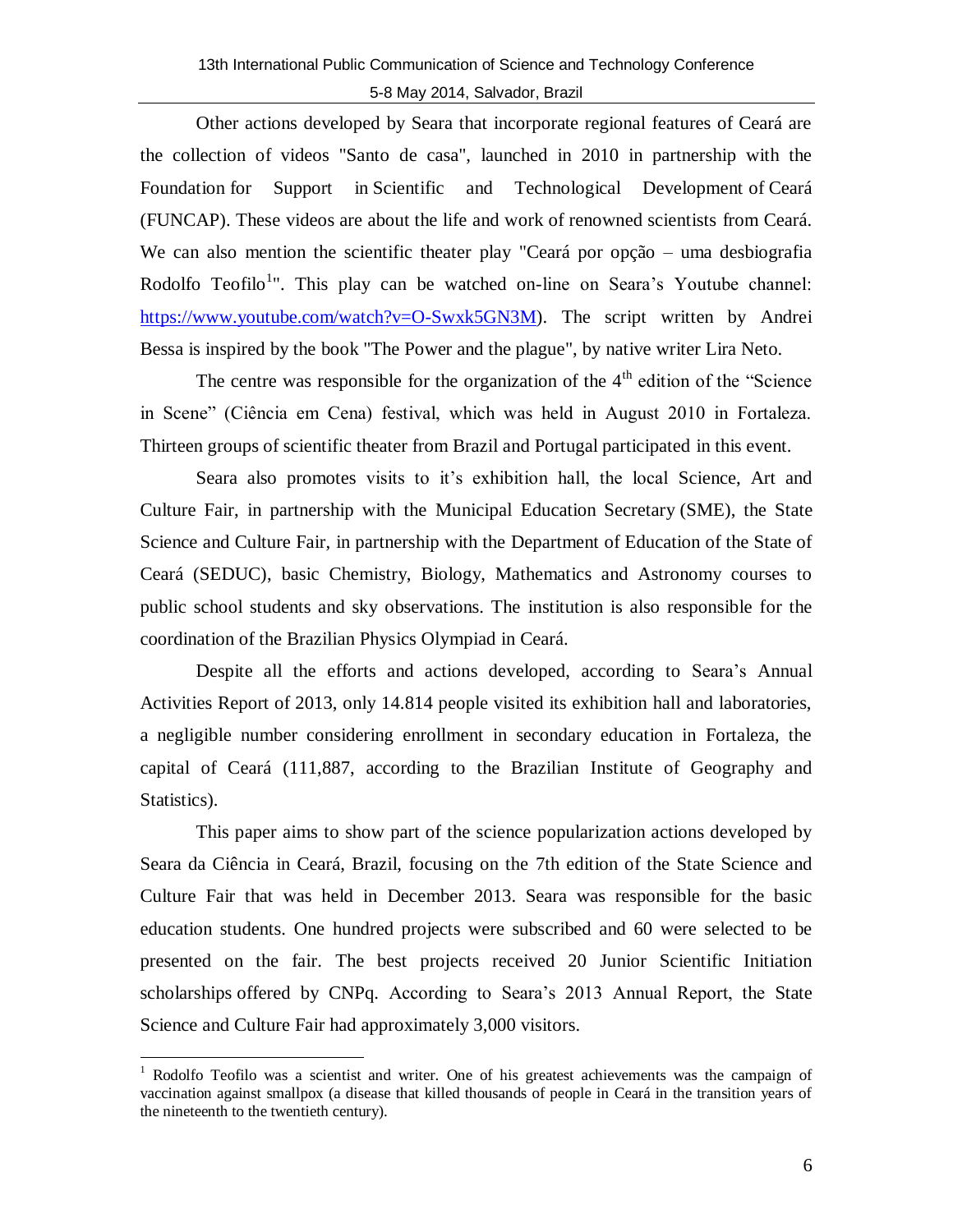# **Methodology**

For the analysis we used a hybrid approach, combining case study with the method of participant observation, and semi-structured or e-mail conducted interviews. The field research was divided into two moments: the first one occurred in the month of July 2013, when interviews were conducted with teachers and monitors working in the organization in order to establish a historical overview of Seara's work. The second part took place in December 2013, when the State Science and Culture Fair was held. We interviewed 22 students and 9 teachers who participated of this initiative.



Figure2 – State Science Fair

Using the semi-structured interviews the teachers were asked to answer the following questions: How the project that your students are presenting was ellaborated? Do you notice student's interest by Science? Do you use different materials on your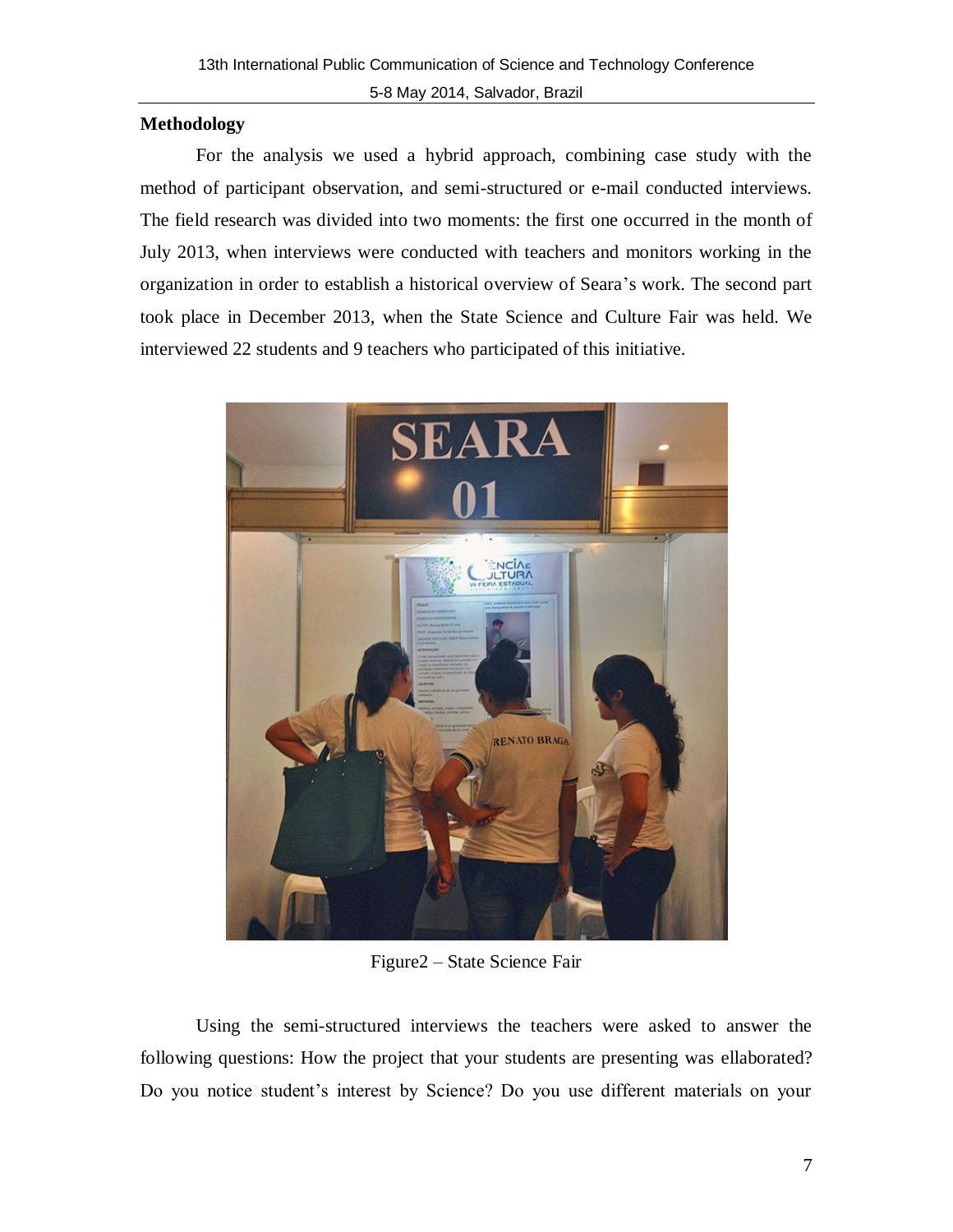classes (magazines, movies, visits)? Have you ever been to a museum? - Which one? And to a science museum? Do you know Seara da Ciência? – If yes, how did you arrive there? What do you think of Seara? What has drawn your attention in there? What can be improved? Have you visited its website, Facebook or Twitter?

The students were asked which project they were presenting, if they liked Science, if they thought that Science was on their everyday life and how, which careers they intended to follow, if they had ever been to a museum and to a science museum, if they knew Seara da Ciência – if yes, how did they arrive there, what did they thought about Seara, what had drawn their attention, what could be improved and if they had visited its website, Facebook or Twitter.

## **Discussion**

Of the 22 students we interviewed during the State Science and Culture Fair, only four of them said that they knew Seara da Ciência. This number is unexpected because Seara was promoting the Science Fair in partnership with the Department of Education of the State of Ceará. Seven of the students said that they had never been to Seara, but they had heard of it and two of them said that they were having the first contact with Seara's works trough the fair. Fourteen of them had never accessed Seara's website and four had entered on the site very quickly to look for information about the fair. Three out of the four students who said they knew Seara da Ciência were from Fortaleza, the state capital. The data seems compatible with the 2010 survey sponsored by the Brazilian Ministry of Science, Technology and Innovation (MCTI) and by Museu da Vida/Casa de Oswaldo Cruz/Fundação Oswaldo Cruz. The results show that only 8.3% of the brazilian population go to science centres and museums. According to the MCTI study, 36,8% of the 2016 interviewed people said that they do not visit or participate of scientific events because there are no such initiatives in the regions that they live. Sixteen of the 22 students we interviewed during the State Science and Culture Fair do not live in Fortaleza. They are from cities like Jaguaribara, Hidrolândia, Maracanaú and Quixeramobim, which are far from the state capital, so the difficulty of access is probably one of the main reasons why these students had never been to Seara da Ciência but it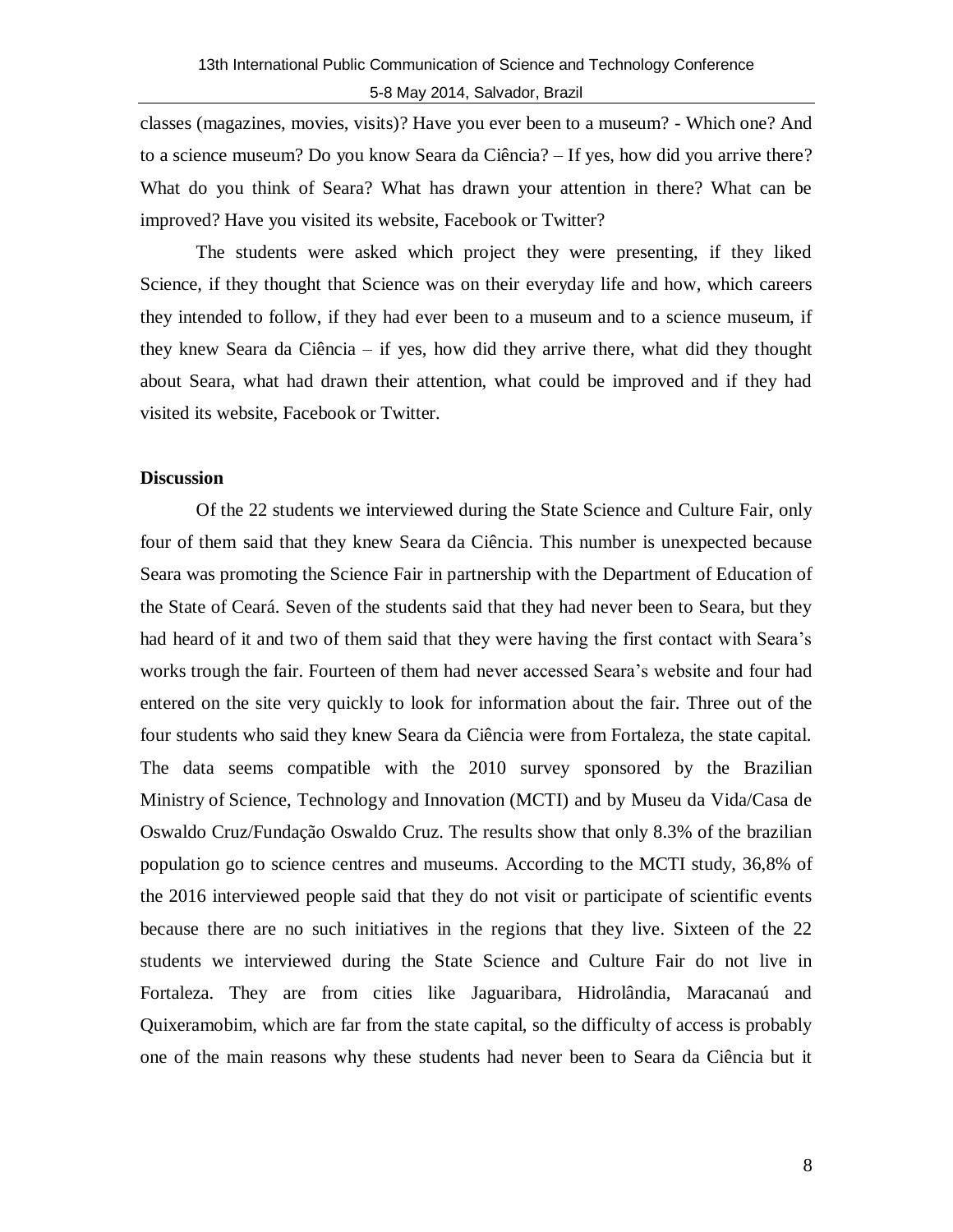does not explain why so few students have entered at Seara's website, since they were participating of a science fair organized by Seara.

Among the 9 teachers we interviewed, 5 of them had already gone to Seara da Ciência and the other 4 had at least heard of it. Seven teachers said they had the habit to access Seara's website to search for practices and experiments and one of them had worked there as a monitor when he was a Biology student. When he was asked what he thought about Seara da Ciência, he said: "It is sensational. I think it was the best time of my life. I learned a lot there". A Geography teacher that we interviewed said that he had gone there with his students twice in 2013, besides participating in the local Science, Art and Culture Fair, which is also held in Seara. We asked him what had drawn his attention during the visits and he said "the involvement of science communication that they have and the opening not only to the academia, but also to the world of elementary and middle school education. They are very opened to it. And the structure that they have there and the events that they organize, such as the local fair, which gives us opportunity to participate".

## **Conclusion**

Despite being an important science popularization centre in Ceará, on its fourteen years of experience, Seara still has little insertion in the State. According to Seara's Annual Activities Report of 2013, only 14.814 people visited its exhibition hall and laboratories, a very small figure considering enrollment in secondary education in Fortaleza, the capital of Ceará (111,887, according to the Brazilian Institute of Geography and Statistics). Similar to what happen in other brazilian science centres and museums, we see the prevalence of non-spontaneous audience – people who come to Seara through school visits, science fairs and Olympiads organized by it.

The lack of knowledge of the students interviewed during the State Fair of Science and Culture, in December 2013, may indicate difficulty of access of these students to Seara, what is consistent with the 2010 survey sponsored by the Brazilian Ministry of Science, Technology and Innovation (MCTI) and by Museu da Vida/Casa de Oswaldo Cruz/Fundação Oswaldo Cruz, but it may also represents evidence of failures in Seara's communication processes with its main target audience: public school students.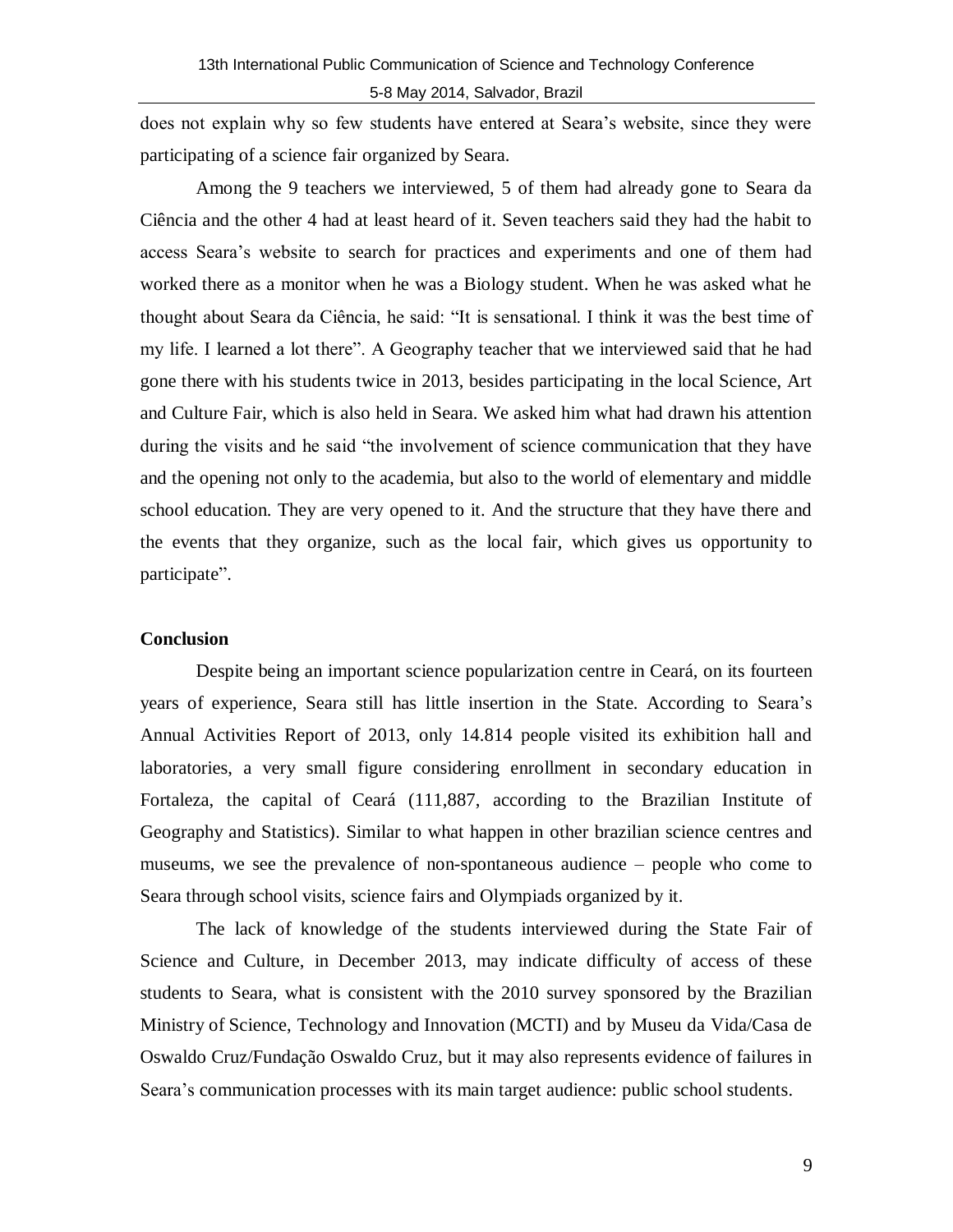It is known that brazilian children and adolescents have the habit of accessing the Internet, especially social networks. Better use of these tools by Seara da Ciência could improve the knowledge of their actions by their main target audience. The absence of a communication professional in the institution may explain this gap.

## **References**

ICOM (2007), Statutes, General Assembly, http://icom.museum/statutes.html. Accessed 16 March 2014.

Lévy-Leblond, Jean-Marc (2006). Cultura científica: impossível e necessária in VOGT,Carlos (Org.). Cultura científica: desafios. Edusp, Fapesp, pp. 28-43.

McManus, Paulette M. (1992) Topics in Museums and Science Education, Studies in Science Education, 20:1, pp. 157-182.

Ministério Da Ciência E Tecnologia. Percepção Pública da Ciência e Tecnologia no Brasil: Resultados da Enquete de 2010. Departamento de Popularização e Difusão da C&T/SECIS/MCT. Museu da Vida/COC/Fiocruz. 2011, disponível em: http://www.mct.gov.br/upd\_blob/0214/214770.pdf. Accessed 20 May 2013.

Moreira, Ildeu de Castro. A inclusão social e a popularização da ciência e tecnologia no Brasil. Inclusão Social, Vol. 1, No 2, 2006. Disponível em http://revista.ibict.br/inclusao/index.php/inclusao/article/view/29/50. Accessed 20 May 2013.

Moreira, Ildeu de Castro; Massarani, Luisa (2002). Aspectos históricos da divulgação científica no Brasil *in* Ciência e Público: caminhos da divulgação científica no Brasil. Casa da Ciência, UFRJ, pp. 43-64.

Paiva, Fernando Martins de (2012). Seara da Ciência: contribuições à formação docente de licenciandos de Física. Fortaleza: UFC, 2012. 136p. Dissertação (Mestrado)-